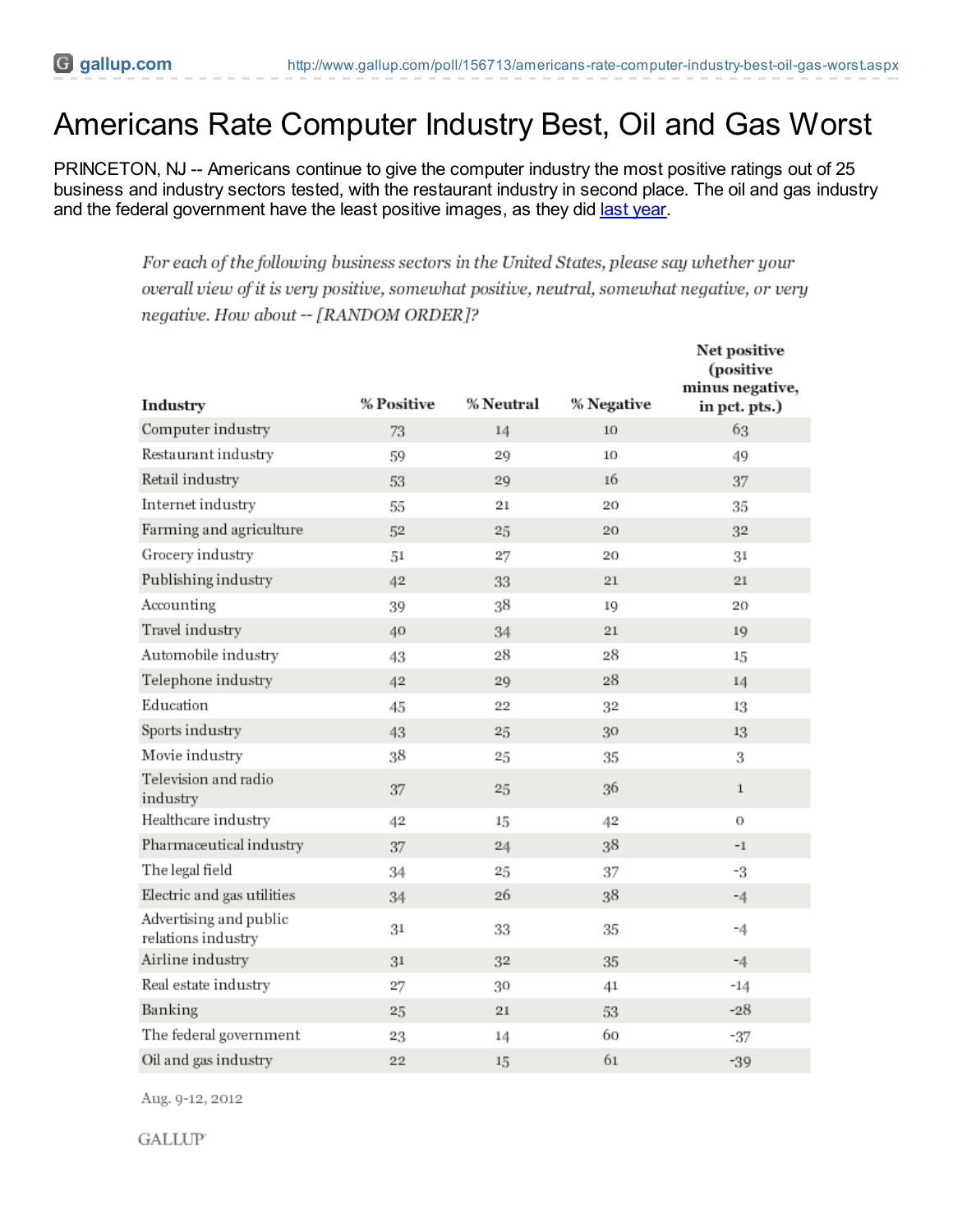Gallup has asked Americans each August since 2001 to indicate whether they have positive or negative views of a list of business and industry sectors. The 2012 update is from Gallup's Aug. 9-12 Work and Education survey.

Americans have widely differing opinions of these business sectors, with positive ratings ranging from 73% for the computer industry to 22% for the oil and gas industry, and negative ratings going from 10% for the computer and restaurant industries to 61% for oil and gas.

Five of the six highest-rated business and industry sectors, according to their net positive scores, are related to either the computer or the food sector of the economy. The one exception is the "retail" industry, which is in third place this year. The images of both the oil and gas industry and the federal government have improved this year compared with last, but they remain at the bottom of the list.

More broadly, the positive ratings of several industries improved significantly this year -- the healthcare, education, and retail sector ratings are up the most. Banking, farming/agriculture, and electric and gas utilities are among the smaller group of industries whose images worsened slightly this year.

#### Change Over Time in Positive Ratings of Business and Industry Sectors, 2011-2012

% Positive view of industry

| Industry                                  | 2011 | 2012 | <b>Change</b> ,<br>2011-2012 |
|-------------------------------------------|------|------|------------------------------|
|                                           | %    | %    | Pct. pts.                    |
| Healthcare industry                       | 27   | 42   | 15                           |
| Education                                 | 35   | 45   | 10                           |
| Retail industry                           | 44   | 53   | 9                            |
| Sports industry                           | 37   | 43   | 6                            |
| Federal government                        | 17   | 23   | 6                            |
| Legal field                               | 29   | 34   | 5                            |
| Publishing industry                       | 38   | 42   | 4                            |
| Real estate industry                      | 23   | 27   | 4                            |
| Telephone industry                        | 39   | 42   | 3                            |
| Accounting                                | 36   | 39   | 3                            |
| Oil and gas industry                      | 20   | 22   | 2                            |
| Airline industry                          | 29   | 31   | $\overline{2}$               |
| Computer industry                         | 72   | 73   | $\mathbbm{1}$                |
| Automobile industry                       | 42   | 43   | $\mathbf{1}$                 |
| Pharmaceutical industry                   | 36   | 37   | $\mathbf{1}$                 |
| Movie industry                            | 38   | 38   | $\sigma$                     |
| Internet industry                         | 56   | 55   | -1                           |
| Grocery industry                          | 52   | 51   | $-1$                         |
| Advertising and public relations industry | 32   | 31   | -1                           |
| Restaurant industry                       | 61   | 59   | $-2$                         |
| Television and radio industry             | 39   | 37   | $-2$                         |
| Travel industry                           | 42   | 40   | $-2$                         |
| Electric and gas utilities                | 38   | 34   | $-4$                         |
| Farming and agriculture                   | 57   | 52   | -5                           |
| Banking                                   | 30   | 25   | -5                           |

**GALLUP**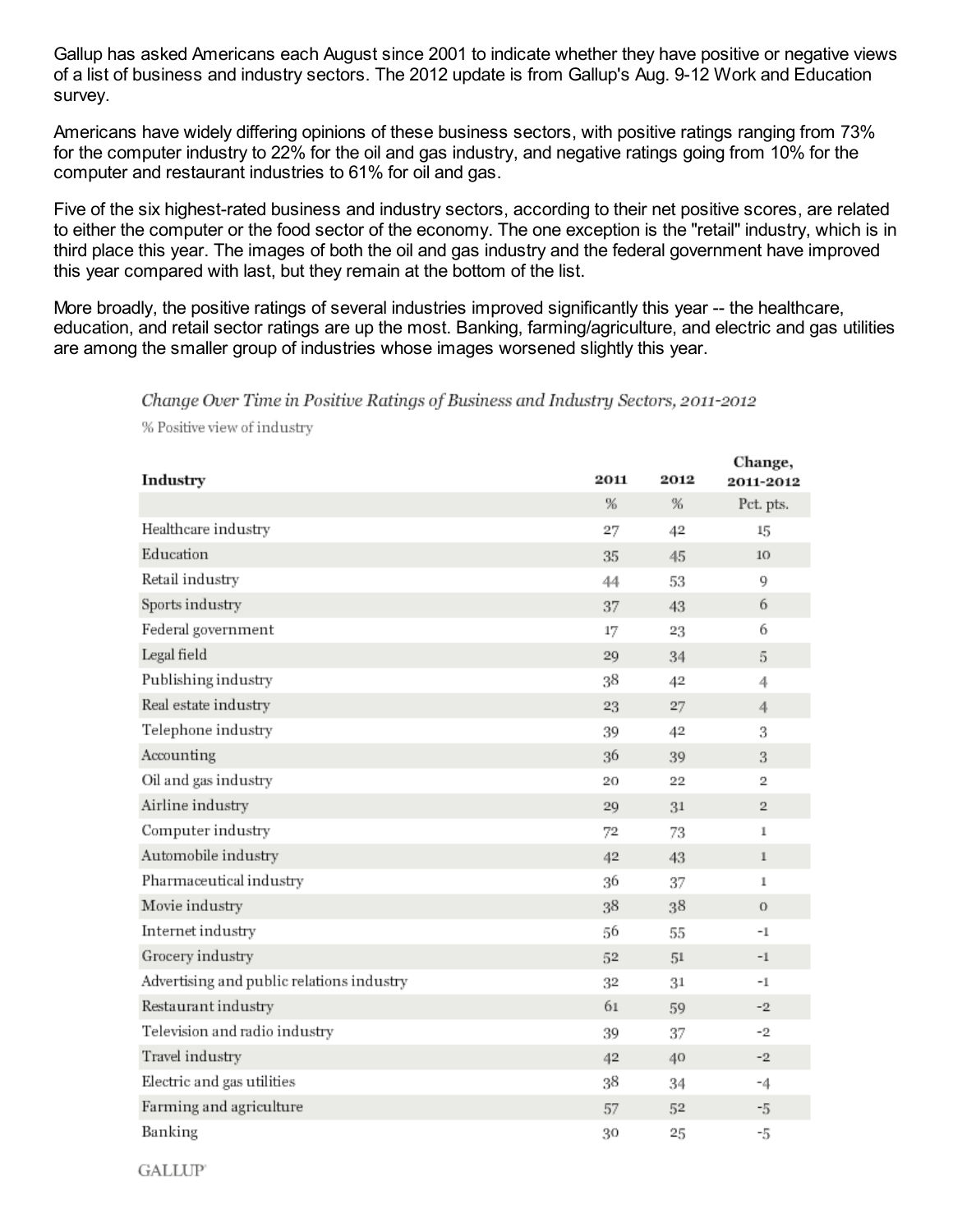# **Image of Healthcare Sector Best Yet**

Americans' views of the healthcare industry this year are the most positive they have been over the past decade. Healthcare industry ratings have been generally quite volatile, becoming more negative in 2007 and 2008, recovering in 2009, and falling back again in 2010 and 2011.



Although it is difficult to isolate precise reasons for these changes, the current uptick in the healthcare industry's positive image may reflect the impact of the Supreme Court's June decision upholding the massive Affordable Care Act.

# **Federal Government's Image Recovers Again This Year**

Americans' ratings of the federal government recovered slightly this year, but are not back to where they were prior to declining to their lowest level on record last year, just after the protracted wrangling and indecision on raising the debt ceiling. Previously, Americans' views of the federal government began to deteriorate significantly in 2004 and then rose slightly in the first two years of the Obama administration.

In the broadest sense, the change since 2003 has been substantial, with a drop in positive ratings of 18 percentage points and a rise in negative ratings of 25 points.





Republicans have the most negative image of the federal government, with 85% saying their impression is

**GALLUP**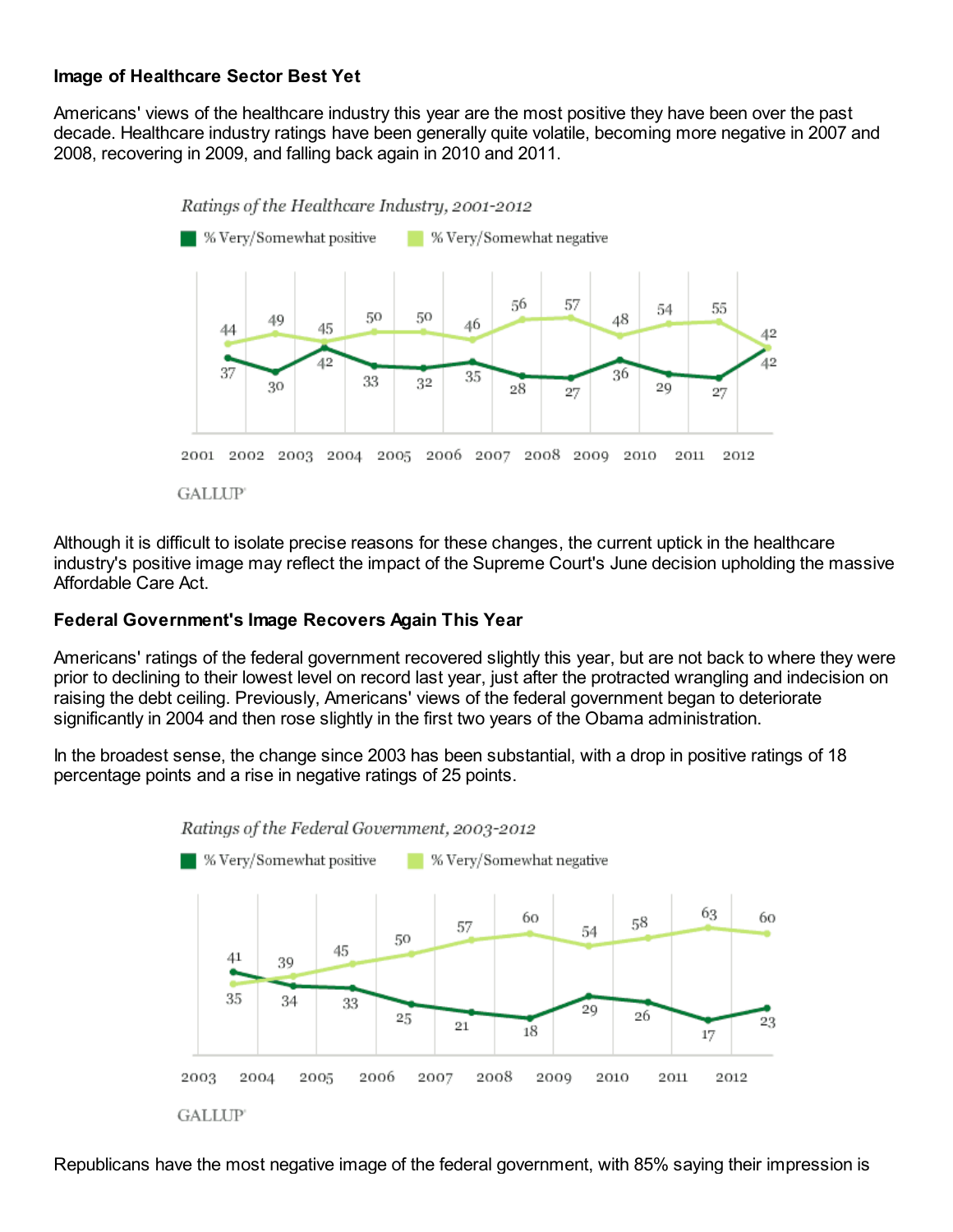either somewhat or very negative. Independents and Democrats are less negative, but notably, even Democrats have slightly more negative than positive impressions of the federal government.

#### **Implications**

Most Americans come into frequent contact with the computer, food, oil and gas, and banking segments of the economy, yet the images of these segments differ dramatically. Americans think very highly of the computer, Internet, restaurant, grocery, and agricultural sectors, but very poorly of the oil and gas and banking industries.

#### Ratings of the Federal Government

|                                  | $% \, \mathrm{Very} /$<br>Somewhat positive | Neutral | $\%$ Very/<br>Somewhat negative |
|----------------------------------|---------------------------------------------|---------|---------------------------------|
| Republicans                      | 7                                           | 3       | 85                              |
| Independents                     | 25                                          | 17      | 56                              |
| Democrats                        | 35                                          | 22      | 41                              |
| Aug. 9-12, 2012<br><b>GALLUP</b> |                                             |         |                                 |
|                                  |                                             |         |                                 |

The cause of the oil and gas industry's bad image is most likely the frequent and sometimes inexplicably large spikes in the price of gas. At the time of this survey, in fact, the price of gas was on the rise. Plus, the oil and gas industry may get dinged by some Americans for its perceived poor environmental record.

On the other hand, America has remained the world's dominant player in many aspects of the computer industry, with companies like Apple, Google, and Facebook standing as examples of entrepreneurial efforts that arose in short periods of time to offer products and services used the world over. It appears that Americans appreciate these success stories and hold these industry sectors in high esteem.

Food prices are on the rise due to the continuing drought conditions in parts of the U.S., which may help explain why the farming and agriculture sector's image is down slightly this year. Still, overall, Americans apparently think highly of the elements of the food production and distribution chain that provide the country's citizens with their daily sustenance.

Voters' perceptions of the appropriate role of government will play a major role in this November's presidential election. The Romney-Ryan ticket will continue to argue that the government should have a lessened role in America's social and economic spheres, while the Obama-Biden ticket will argue for the importance of government in addressing major social and economic problems. How the poor image of the federal government will affect these debates is not yet clear. The Republicans have an edge in voter sympathy with their criticism of government in general, it would appear, although the fact that Romney's new running mate is himself a sitting member of Congress could in theory negate some of that advantage.

# **Survey Methods**

Results for this Gallup poll are based on telephone interviews conducted Aug. 9-12, 2012, with a random sample of 1,012 adults, aged 18 and older, living in all 50 U.S. states and the District of Columbia.

For results based on the total sample of national adults, one can say with 95% confidence that the maximum margin of sampling error is ±4 percentage points.

Interviews are conducted with respondents on landline telephones and cellular phones, with interviews conducted in Spanish for respondents who are primarily Spanish-speaking. Each sample includes a minimum quota of 400 cell phone respondents and 600 landline respondents per 1,000 national adults, with additional minimum quotas among landline respondents by region. Landline telephone numbers are chosen at random among listed telephone numbers. Cell phone numbers are selected using random-digit-dial methods. Landline respondents are chosen at random within each household on the basis of which member had the most recent birthday.

Samples are weighted by gender, age, race, Hispanic ethnicity, education, region, adults in the household, and phone status (cell phone only/landline only/both, cell phone mostly, and having an unlisted landline